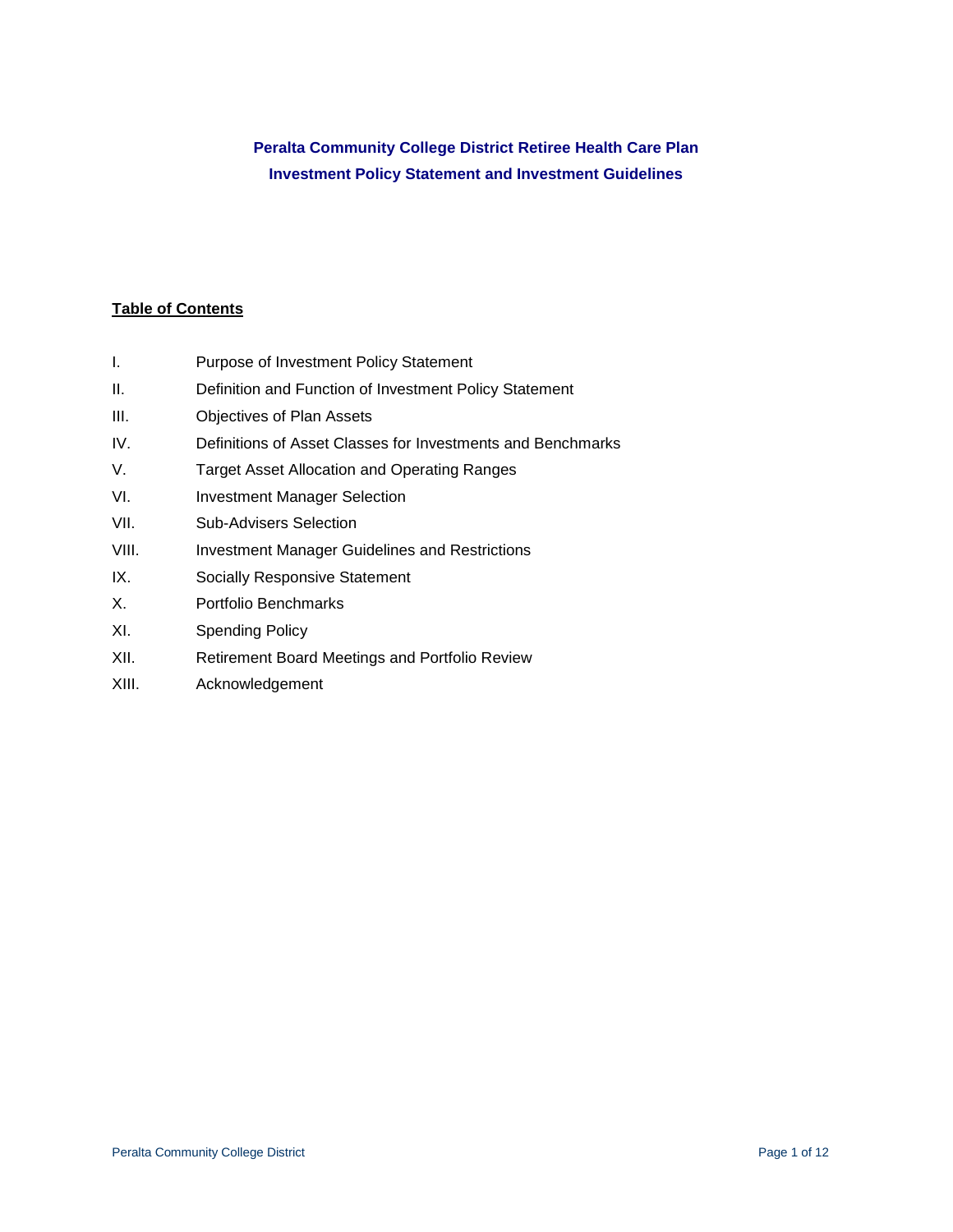#### **I. Purpose of Investment Policy Statement**

The purpose of this Investment Policy Statement ("IPS") is to codify the policies that will govern the investment program and the management of the investment assets of the Peralta Community College District Retiree Health Care Plan (the "Plan"). The IPS will establish investment guidelines to ensure Plan assets are managed according to applicable statutory fiduciary requirements, the prudent investor rule, and the Plan's objectives. It is intended that the objectives be sufficiently specific to be meaningful, but sufficiently flexible to allow for changing economic and market conditions. The objectives will be achieved in a prudent manner and consider such factors as the effects of inflation or deflation, general economic conditions, total returns, tax consequences, and the role that each investments or course of action plays within the overall portfolio.

The Peralta Community College District Retirement Board ("Board") is the fiduciary of the Plan with responsibility for management of the assets of the Plan. The Board shall use the IPS as a framework for decisions concerning the Plan's assets. Consequently, the IPS sets forth information about the Plan, the asset allocation which will be implemented by the Discretionary Trustee ("Trust Company"), and the factors considered in investing the Plan's assets. The investment objectives and asset allocation reflect the current attitudes of the Board regarding the investment of the Plan's assets. The IPS may need to be reviewed periodically to ensure that it continues to reflect the expectations and objectives set forth for the Plan.

#### **II. Definition and Function of Investment Policy Statement**

In recognition of their fiduciary responsibilities, the Board has adopted this IPS in order to:

- Set forth in writing the Plan's expectations, objectives, and guidelines for the investment of all assets.
- Set forth an investment structure for managing all assets, including various asset classes, target asset allocations and ranges, and investment management styles that, in total, have a reasonable likelihood of producing a sufficient level of overall diversification and total risk-adjusted investment return over the long-term.
- Provide guidelines for the investment portfolio that control the level of overall risk and liquidity assumed in the portfolio, so that all assets are managed in accordance with the stated objectives.
- Establish criteria to monitor and evaluate the investment performance results achieved by the various investments.
- Comply with applicable fiduciary requirements that experienced investment professionals would utilize and with laws and regulations applicable to the management of the Plan's assets.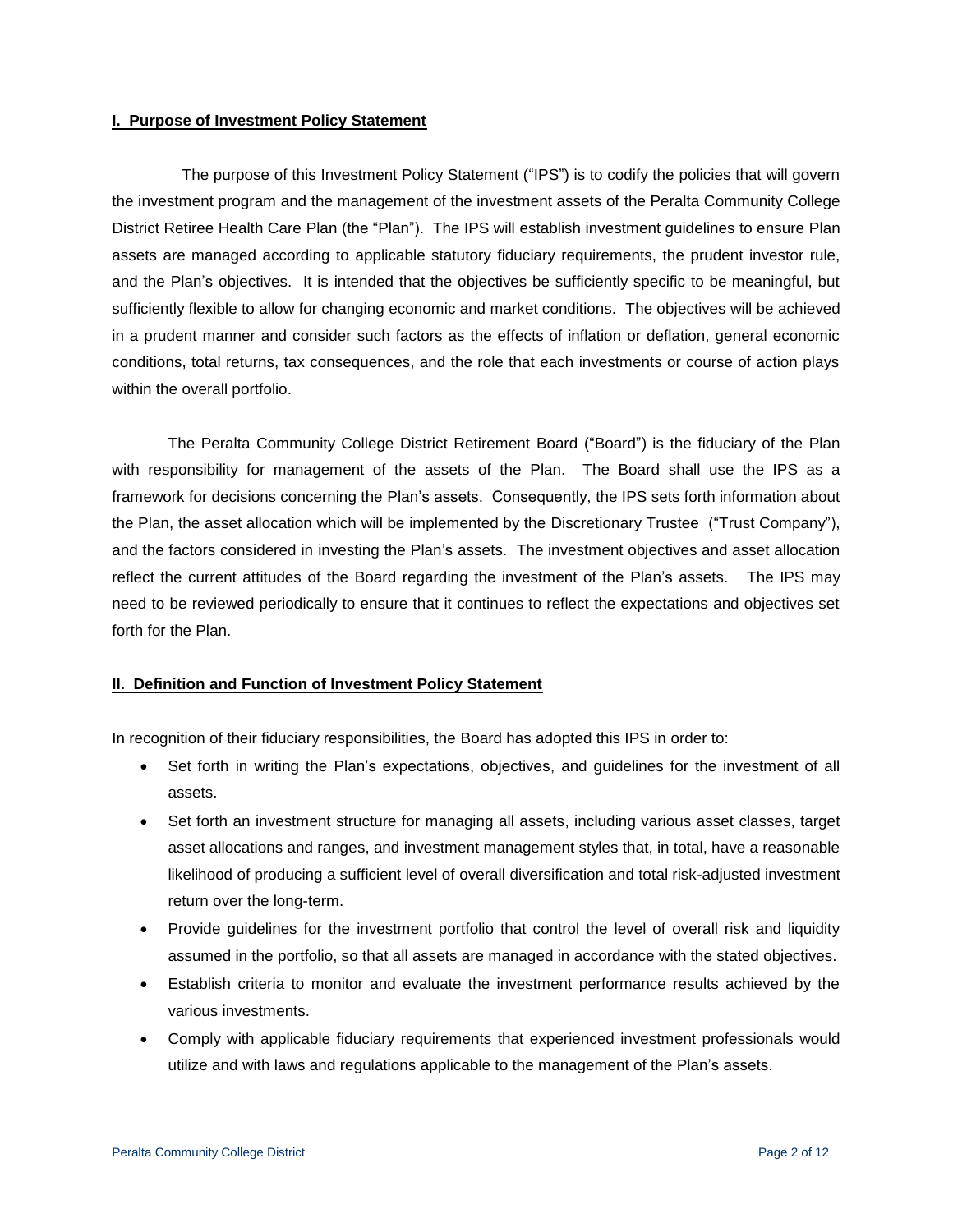The policies and restrictions contained in this statement should not impede the Trust Company's efforts to attain the overall objectives, nor should they exclude the Trust Company from appropriate investment opportunities.

#### **III. Objectives of Plan Assets**

The broad goal and objective of the Plan is to ensure the growth of Plan assets in a prudent manner. Investment of Plan assets will be made for the sole interest and exclusive purpose of providing benefits to participants. The policy needs to match the needs of the anticipated requests or periodic disbursements to the financial assets most likely to meet those cash flow needs. The best way to minimize investment risk is to match, as closely as possible, the timing of future liabilities with the timing of future cash flows from the portfolio assets.

In managing and investing the Plan's assets to achieve the investment objective, the Board and the Trust Company will consider the following factors in the context of the Plan's entire portfolio: 1) general economic conditions; 2) the possible effect of inflation or deflation; 3) the expected tax consequences, if any, of investment decisions or strategies; 4) the role that each investment or course of action plays within the overall investment portfolio of the Plan; 5) the expected total return from income and the appreciation of investments; 6) other resources of the institution; 7) the needs of the institution and the Plan to meet liabilities and to preserve capital; and 8) an asset's special relationship or special value, if any, to the purposes of the institution. The Board and the Trust Company will take steps to assure that the Plan's investments are diversified.

The specific objective of the Plan in terms of the investment return of Plan assets is defined as follows:

**Absolute Returns:** Absolute returns will measure the growth of Plan assets in real dollar terms. The absolute objective of the Plan assets is to seek an average total annual return of the Plan's assumed rate of return. This return should be measured over a full market cycle, which is rolling 5-year periods.

**Relative Returns:** Relative returns will compare the time-weighted total return versus capital market indices. Capital market indices will be blended together to create indices that better represent the Plan's allocation. The time horizon for the objective is intermediate long-term, and is measured over rolling 3-year and 5-year periods.

For each set of returns the objective of the Plan is to take an equal or lesser amount of risk than the objective return comparison as defined by standard deviation. The standard deviation of Plan assets will serve as the definition of risk that the Plan is taking in achieving its returns and will be compared to market indices and comparable Plans.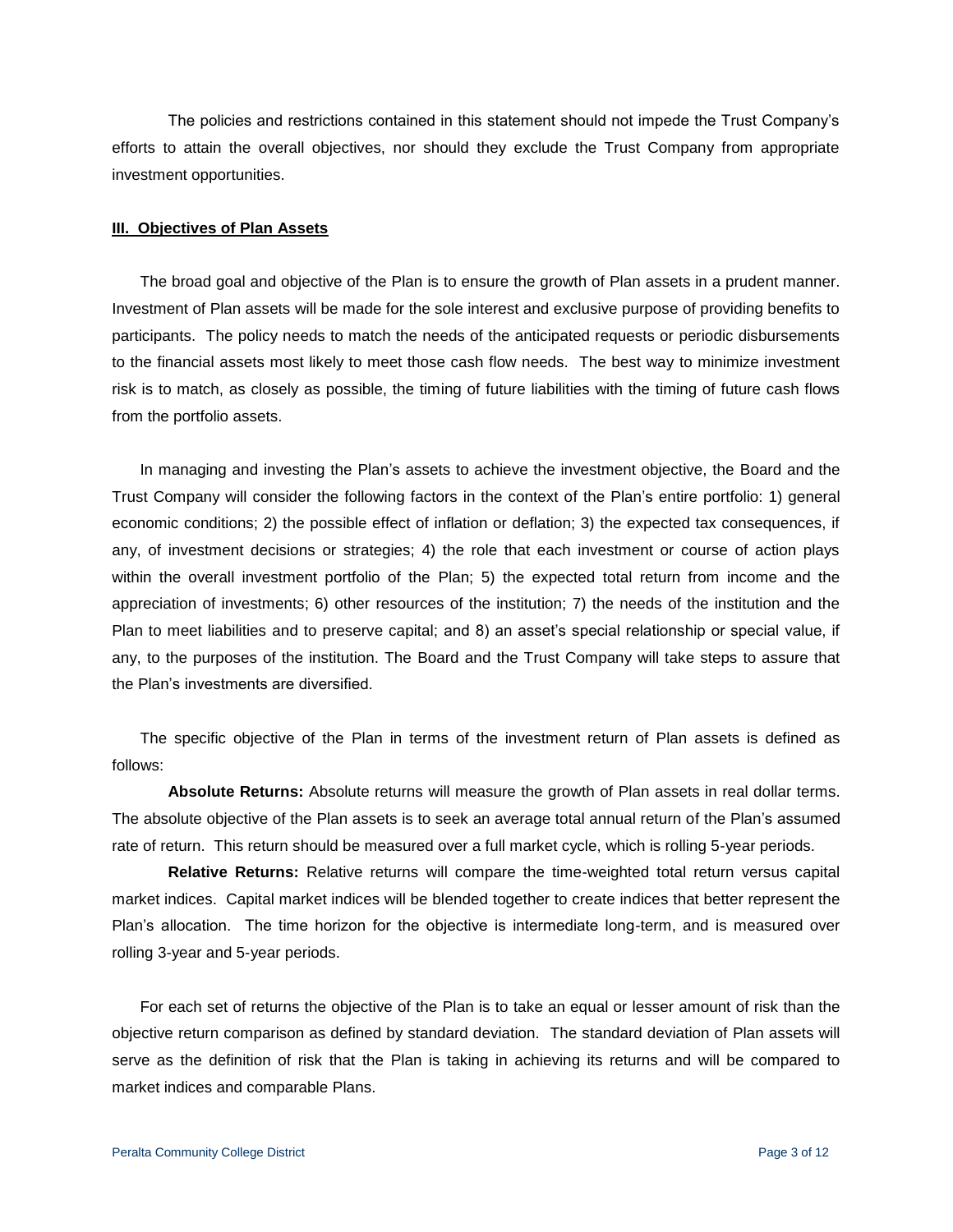When formulating the Investment Policy Statement for the Plan, the Board should specifically consider Plan characteristics, including but not limited to, the Plan's time horizon, funded status, and the Board's ability and willingness to take risk.

## **IV. Definitions of Asset Classes for Investments and Benchmarks**

The following asset classes are deemed suitable for investment by the Plan in accordance with the long-term asset allocation policy. We define the asset class benchmarks below.

| <b>Asset Class</b>                         | <b>Benchmark</b>                                                      | <b>Definition of Benchmark</b>                                                                                                                                                                                                                                                                                                                                                                                                                                     |  |  |  |
|--------------------------------------------|-----------------------------------------------------------------------|--------------------------------------------------------------------------------------------------------------------------------------------------------------------------------------------------------------------------------------------------------------------------------------------------------------------------------------------------------------------------------------------------------------------------------------------------------------------|--|--|--|
| Cash and<br>Cash<br>Equivalents            | Citigroup Three-<br>Month US<br><b>Treasury Bill</b><br>Index         | The Citigroup 3-Month T-Bill is an unmanaged index that is<br>generally representative of 3-month Treasury bills and consists<br>of an average of the last 3-month U.S. Treasury Bill issues.                                                                                                                                                                                                                                                                      |  |  |  |
| Investment<br><b>Grade Fixed</b><br>Income | <b>Barclays Capital</b><br>US Aggregate<br><b>Bond Index</b>          | The Barclays Capital U.S. Aggregate Index represents<br>securities that are SEC-registered, taxable, and dollar<br>denominated. The index covers the U.S. investment grade fixed<br>rate bond market, with index components for government and<br>corporate securities, mortgage pass-through securities, and<br>asset-backed securities. These major sectors are subdivided<br>into more specific indices that are calculated and reported on a<br>regular basis. |  |  |  |
| High Yield<br>Corporates                   | <b>Barclays Capital</b><br>U.S. Corporate<br>High-Yield Bond<br>Index | The U.S. Corporate High-Yield Bond Index covers the USD-<br>denominated, non-investment grade, fixed-rate, taxable<br>corporate bond market. Securities are classified as high-yield if<br>the middle rating of Moody's Fitch, and S&P is Ba1/BB+/BB+ or<br>below. The index excludes Emerging Markets debt.                                                                                                                                                       |  |  |  |
| Non-US<br>Fixed Income                     | <b>Barclays Capital</b><br>Global<br>Aggregate ex.<br><b>US Index</b> | The Global Aggregate ex-U.S. Index is a subindex of the Global<br>Aggregate Bond Index, which contains the U.S. Aggregate, the<br>Pan-European Aggregate and the Asian-Pacific Aggregate<br>Indices. The index also includes Eurodollar and Euro-Yen<br>corporate bonds, Canadian government and agency and<br>corporate securities.                                                                                                                               |  |  |  |
| Equity                                     | <b>MSCI ACWI</b>                                                      | The MSCI ACW Index is a free float-adjusted market<br>capitalization weighted index that is designed to measure the<br>equity market performance of developed and emerging<br>markets.                                                                                                                                                                                                                                                                             |  |  |  |
| US Large<br>Cap Equity                     | Russell 1000<br><b>Total Return</b><br>Index                          | The Russell 1000 Index measures the performance of the<br>1,000 largest companies in the Russell 3000® Index, which<br>represents approximately 92% of the total market capitalization<br>of the Russell 3000 Index.                                                                                                                                                                                                                                               |  |  |  |
| US Small /<br>Mid Cap<br>Equity            | Russell 2500<br><b>Total Return</b><br>Index                          | The Russell 2500 Index measures the performance of the small<br>to mid-cap segment of the U.S. equity universe, commonly<br>referred to as "smid" cap. The Russell 2500 Index is a subset of<br>the Russell 3000® Index. It includes approximately 2500 of the<br>smallest securities based on a combination of their market cap<br>and current index membership.                                                                                                  |  |  |  |
| Master                                     | <b>Alerian MLP</b>                                                    | The Alerian MLP Index is a market-cap weighted, float-adjusted                                                                                                                                                                                                                                                                                                                                                                                                     |  |  |  |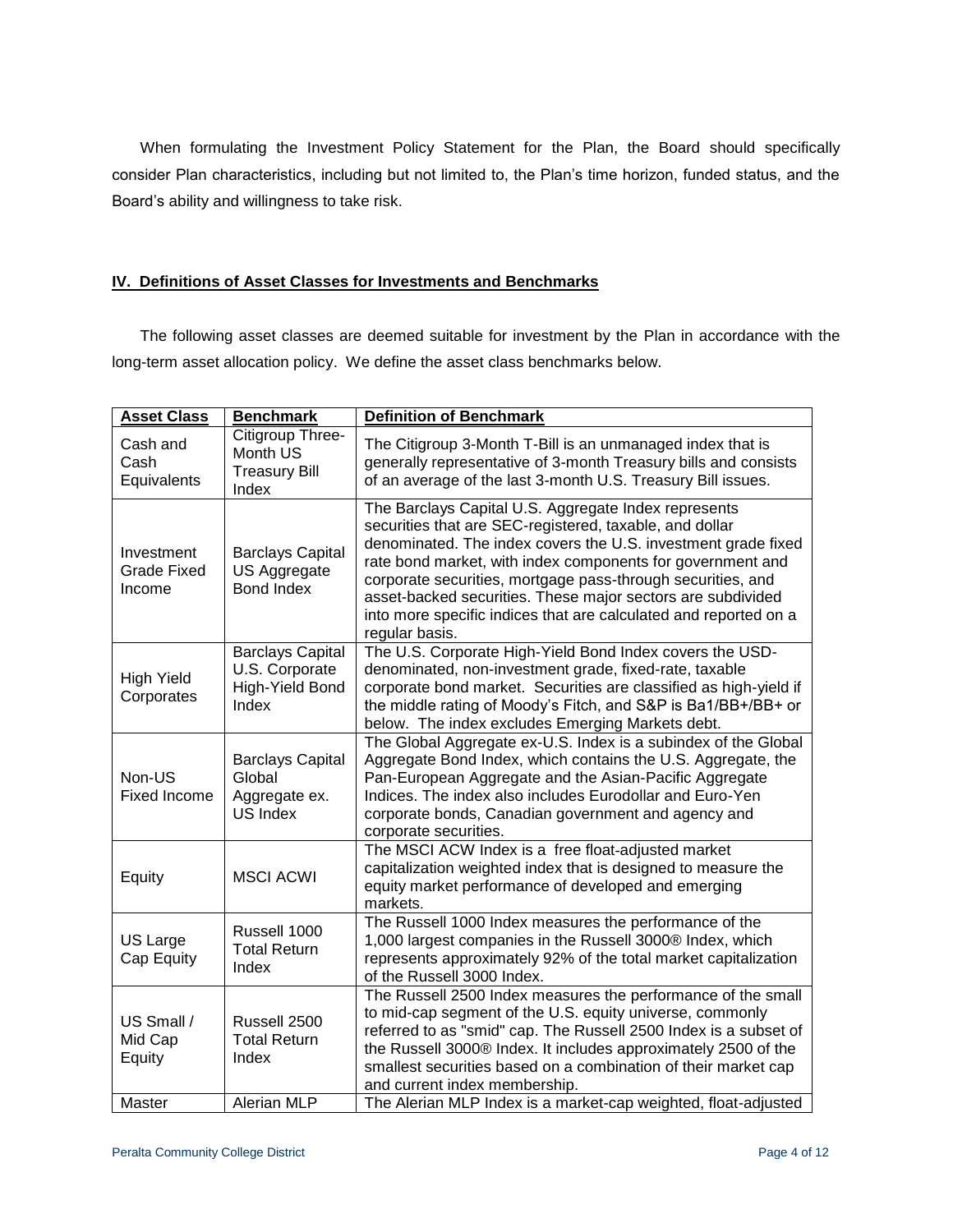| Limited<br>Partnerships                | Index                                              | index created to provide a comprehensive benchmark for<br>investors to track the performance of the energy MLP sector.<br>The index components are selected by Alerian Capital<br>Management, LLC ("Alerian"). Alerian is a registered<br>investment advisor that exclusively manages portfolios focused                                                                                                                                                                                                                                                                                                                                                                                                                                                                                                                                                                                             |  |  |  |
|----------------------------------------|----------------------------------------------------|------------------------------------------------------------------------------------------------------------------------------------------------------------------------------------------------------------------------------------------------------------------------------------------------------------------------------------------------------------------------------------------------------------------------------------------------------------------------------------------------------------------------------------------------------------------------------------------------------------------------------------------------------------------------------------------------------------------------------------------------------------------------------------------------------------------------------------------------------------------------------------------------------|--|--|--|
| Developed<br>International<br>Equities | <b>MSCI - EAFE</b><br><b>Total Return</b><br>Index | on midstream energy MLPs.<br>The MSCI EAFE Index is a free float-adjusted market<br>capitalization index that is designed to measure developed<br>market equity performance, excluding the US & Canada.                                                                                                                                                                                                                                                                                                                                                                                                                                                                                                                                                                                                                                                                                              |  |  |  |
| Emerging<br><b>Markets</b><br>Equities | <b>MSCI Emerging</b><br>Markets Index              | The MSCI Emerging Markets Index is a free float-adjusted<br>market capitalization index that is designed to measure equity<br>market performance in the global emerging markets.                                                                                                                                                                                                                                                                                                                                                                                                                                                                                                                                                                                                                                                                                                                     |  |  |  |
| <b>Public Real</b><br>Estate           | <b>NAREIT Equity</b><br>Index                      | The FTSE NAREIT REIT Index measures the performance of<br>all publicly traded equity real estate investment trusts traded on<br>U.S. exchanges. NAREIT is the National Association of Real<br>Estate Investment Trusts®. It is the trade association for REITs<br>and publicly traded real estate companies with an interest in the<br>U.S. property and investment markets. Members are REITs<br>and listed companies that own, operate and finance in-come-<br>producing real estate, as well as those firms and individuals<br>who advise, study and service these businesses.                                                                                                                                                                                                                                                                                                                    |  |  |  |
| Commodities                            | Dow Jones -<br><b>UBS</b><br>Commodity<br>Index    | The Dow Jones-UBS Commodity Index is composed of futures<br>contracts on physical commodities. The index is composed of<br>commodities traded on U.S. exchanges, with the exception of<br>aluminum, nickel and zinc, which trade on the London Metal<br>Exchange (LME). The index is designed to be a highly liquid<br>and diversified benchmark for commodities investments. To<br>ensure that no single commodity or commodity sector<br>dominates the index, the index relies on several diversification<br>rules. Among these rules are the following: no related group of<br>commodities (eg., energy, precious metals, livestock or grains)<br>may constitute more than 33% of the index. Also, no single<br>commodity may constitute less than 2% of the index. The<br>diversification rules are applied annually when the index is<br>reweighted and rebalanced on a price-percentage basis. |  |  |  |
| Low Vol<br><b>Hedge Funds</b>          | HFRI Fund of<br>Funds<br>Conservative<br>Index     | The HFRI FOF Conservative Index includes Fund-of-Funds<br>(FOFs) classified as 'Conservative' which exhibit one or more of<br>the following characteristics: seeks consistent returns by<br>primarily investing in funds that generally engage in more<br>'conservative' strategies such as Equity Market Neutral, Fixed<br>Income Arbitrage, and Convertible Arbitrage; exhibits a lower<br>historical annual standard deviation than the HFRI Fund of<br>Funds Composite Index. A fund in the HFRI FOF Conservative<br>Index shows generally consistent performance regardless of<br>market conditions.                                                                                                                                                                                                                                                                                            |  |  |  |
| Macro Hedge<br>Funds                   | <b>HFRI Macro</b><br>Index                         | The HFRI Macro Index tracks investment managers which<br>trade a broad range of strategies in which the investment<br>process is predicated on movements in underlying economic<br>variables and the impact these have on equity, fixed income,<br>hard currency and commodity markets. Managers employ a<br>variety of techniques, both discretionary and systematic<br>analysis, combinations of top down and bottom up theses,<br>quantitative and fundamental approaches and long and short<br>term holding periods. Although some strategies employ RV<br>techniques, Macro strategies are distinct from RV strategies in<br>that the primary investment thesis is predicated on predicted or                                                                                                                                                                                                   |  |  |  |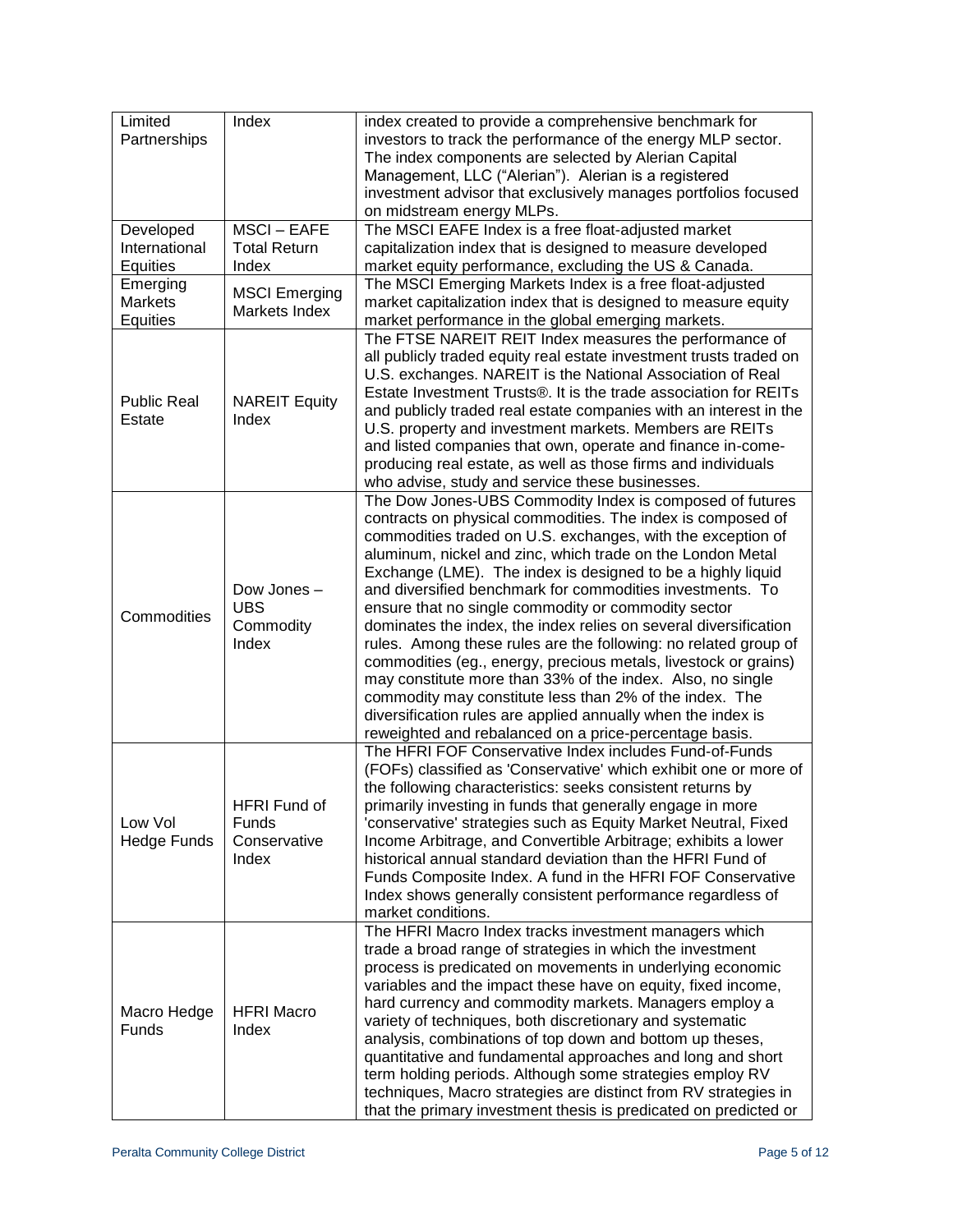|                   |                                           | future movements in the underlying instruments, rather than<br>realization of a valuation discrepancy between securities.                                                                                                                           |
|-------------------|-------------------------------------------|-----------------------------------------------------------------------------------------------------------------------------------------------------------------------------------------------------------------------------------------------------|
| Private<br>Equity | Thomson<br><b>Private Equity</b><br>Index | The ThomsonOne Private Equity Index is a capitalization-<br>weighted composite IRR of the buyout, venture, and special<br>situations fund performances reported to Thomson; all historical<br>IRRs are subject to, and regularly undergo, revision. |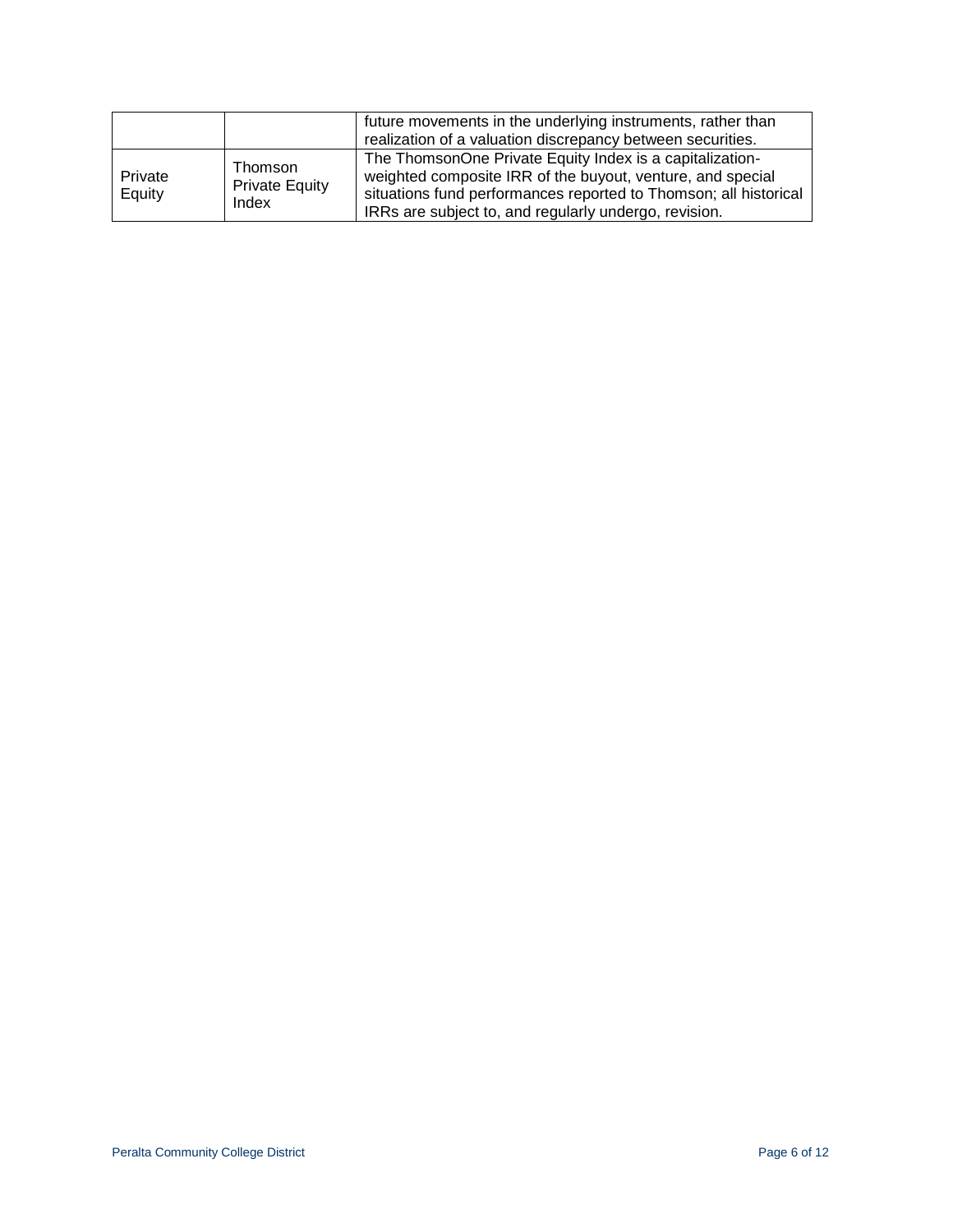## **V. Target Asset Allocation and Operating Ranges**

To achieve the Plan's investment objectives, Plan assets should be properly diversified across the aforementioned asset classes. Significant input should come from the Plan actuary to assess Plan funded status and long-term liability projections, which will assist in determining the appropriate level of risk for the Plan. The general policy should diversify investments among both equity and fixed income securities to provide a balance that will enhance total return, while avoiding undue risk in any single asset class or investment category. This model portfolio may change from time to time based on the Trust Company's forward looking market views.

|                                                |                                                         | <b>Minimum</b> | Long-<br><b>Term</b><br><b>Target</b> | <b>Maximum</b> |
|------------------------------------------------|---------------------------------------------------------|----------------|---------------------------------------|----------------|
| <b>Cash &amp; Fixed Income</b>                 | <b>Barclays Capital</b><br>Aggregate                    | 25.0%          | 40.0%                                 | 55.0%          |
| Cash & Equivalents                             | Citi 3-Month T-Bill                                     | 0.0%           | 0.0%                                  | 10.0%          |
| <b>Investment Grade Fixed</b><br>Income        | <b>Barclays Capital</b><br>Aggregate                    | 20.0%          | 35.0%                                 | 50.0%          |
| <b>High Yield Corporates</b>                   | <b>Barclays Capital US</b><br>Corporate High Yield Bond | 0.0%           | 5.0%                                  | 10.0%          |
| Non-U.S. Fixed Income                          | <b>Barclays Capital Global</b><br>Aggregate ex USD      | 0.0%           | 0.0%                                  | 10.0%          |
| <b>Equities</b>                                | <b>MSCI ACWI</b>                                        | 45.0%          | 57.0%                                 | 70.0%          |
| U.S. Large Cap                                 | Russell 1000                                            | 10.0%          | 23.0%                                 | 40.0%          |
| U.S. SMID Cap                                  | Russell 2500                                            | $0.0\%$        | 8.0%                                  | 20.0%          |
| <b>Master Limited</b><br>Partnerships          | Alerian MLP                                             | 0.0%           | 0.0%                                  | 10.0%          |
| Developed International<br>Equities            | <b>MSCI EAFE</b>                                        | 5.0%           | 15.0%                                 | 25.0%          |
| <b>Emerging Market Equities</b>                | <b>MSCI Emerging Markets</b>                            | 0.0%           | 7.0%                                  | 15.0%          |
| <b>Public Real Estate</b>                      | <b>NAREIT Equity</b>                                    | 0.0%           | 4.0%                                  | 10.0%          |
| <b>Real &amp; Alternative</b><br><b>Assets</b> | <b>HFRI FoF Composite</b>                               | 0.0%           | 3.0%                                  | 10.0%          |
| Commodities                                    | <b>DJ-UBS Commodity</b>                                 | 0.0%           | 3.0%                                  | 10.0%          |
| Lower-Vol Hedge Funds                          | <b>HFRI FOF Conservative</b>                            | 0.0%           | 0.0%                                  | 10.0%          |
| Macro Hedge Funds                              | <b>HFRI FOF Macro</b>                                   | 0.0%           | 0.0%                                  | 10.0%          |
| <b>Private Equity</b>                          | ThompsonOne Private<br>Equity                           | 0.0%           | 0.0%                                  | 10.0%          |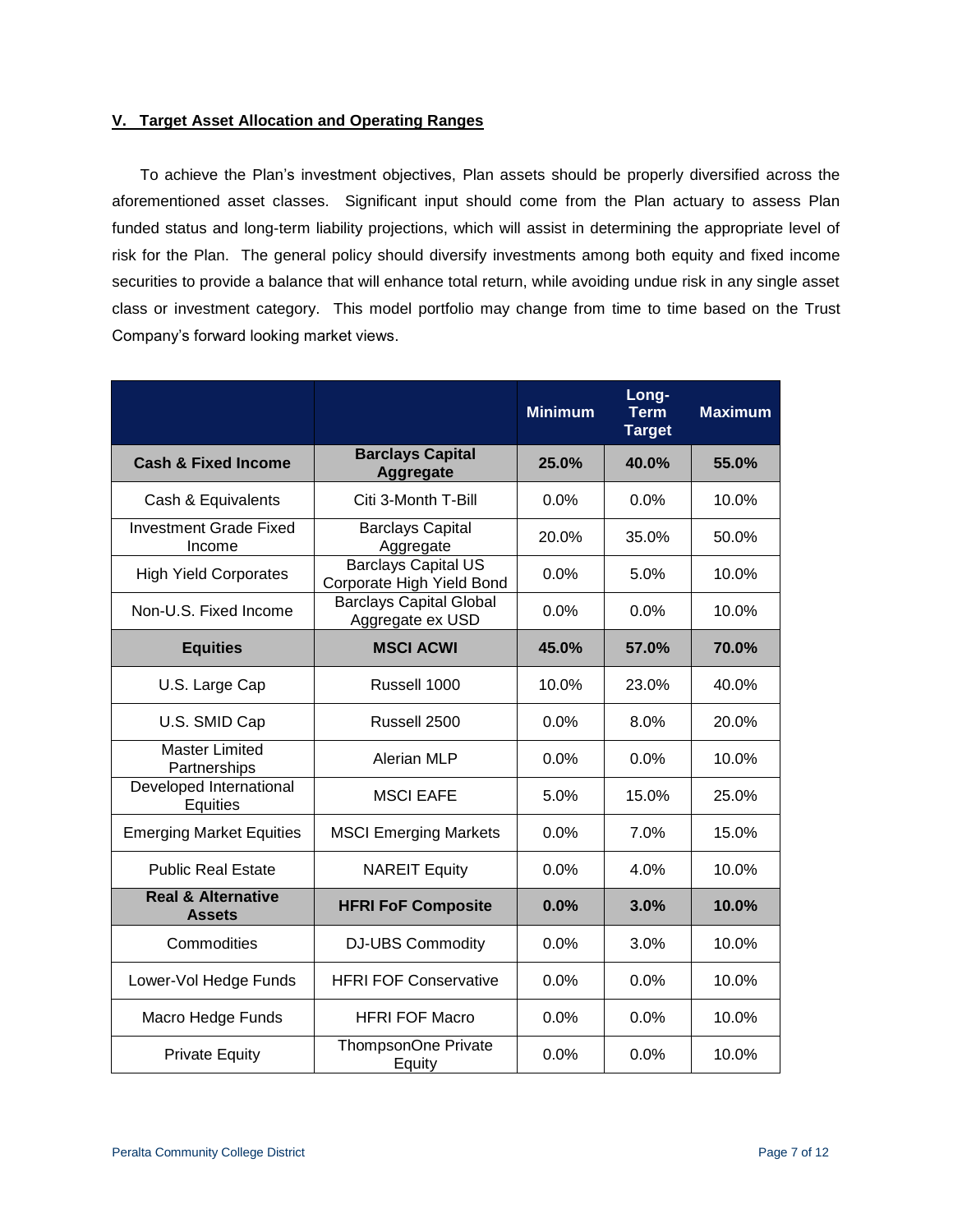The asset allocation operating ranges established above represent a long-term perspective. As such, unanticipated market shifts may cause the asset allocation to fall outside the operating ranges. At least semi-annually, actual allocations will be compared to targets, and the portfolio will be rebalanced to adhere to the operating ranges. If the Trust Company believes that certain conditions justify exceeding the allocation exposure constraints for an extended period of time, they may be exceeded only with the Board's written consent.

#### **VI. Investment Manager Selection**

The Board has selected Neuberger Berman Trust Company N.A. as the Plan's Discretionary Trustee and has delegated to the Trust Company their authority to manage the Plan's assets, including the power to acquire and dispose of Plan assets. The Trust Company has discretion to allocate the Plan's assets amongst the various asset classes described in Section V. The Trust Company may select one or more other investment managers to act as sub-advisers ("Sub-Advisers") in managing the Plan's assets subject to Section V hereof, or will manage the Plan's assets itself. The Trust Company will be evaluated using a number of quantitative and qualitative criteria, as described below.

Quantitative criteria include, but are not limited to:

- Trailing performance versus an appropriate composite benchmark made up of weighted benchmarks for the applicable asset class compared to appropriate universes of managers with a similar investment style for the respective asset classes.
- Consistency of performance results versus benchmarks.
- Trailing standard deviation versus the composite benchmark.
- Other quantitative factors such as Sharpe ratio, downside deviation, up market capture and down market capture ratios, and correlation.

Qualitative criteria include, but are not limited to:

- Organizational structure and ownership.
- Quality of investment process and sub-adviser selection.
- Professional staff and tenure.
- Assets under management.
- Risk and management controls.

The Board has the authority to terminate the Trust Company at any time subject to the terms of the Trust Agreement. Guidelines for terminating the Trust Company include but are not limited to:

Underperformance versus the composite benchmark over a full market cycle.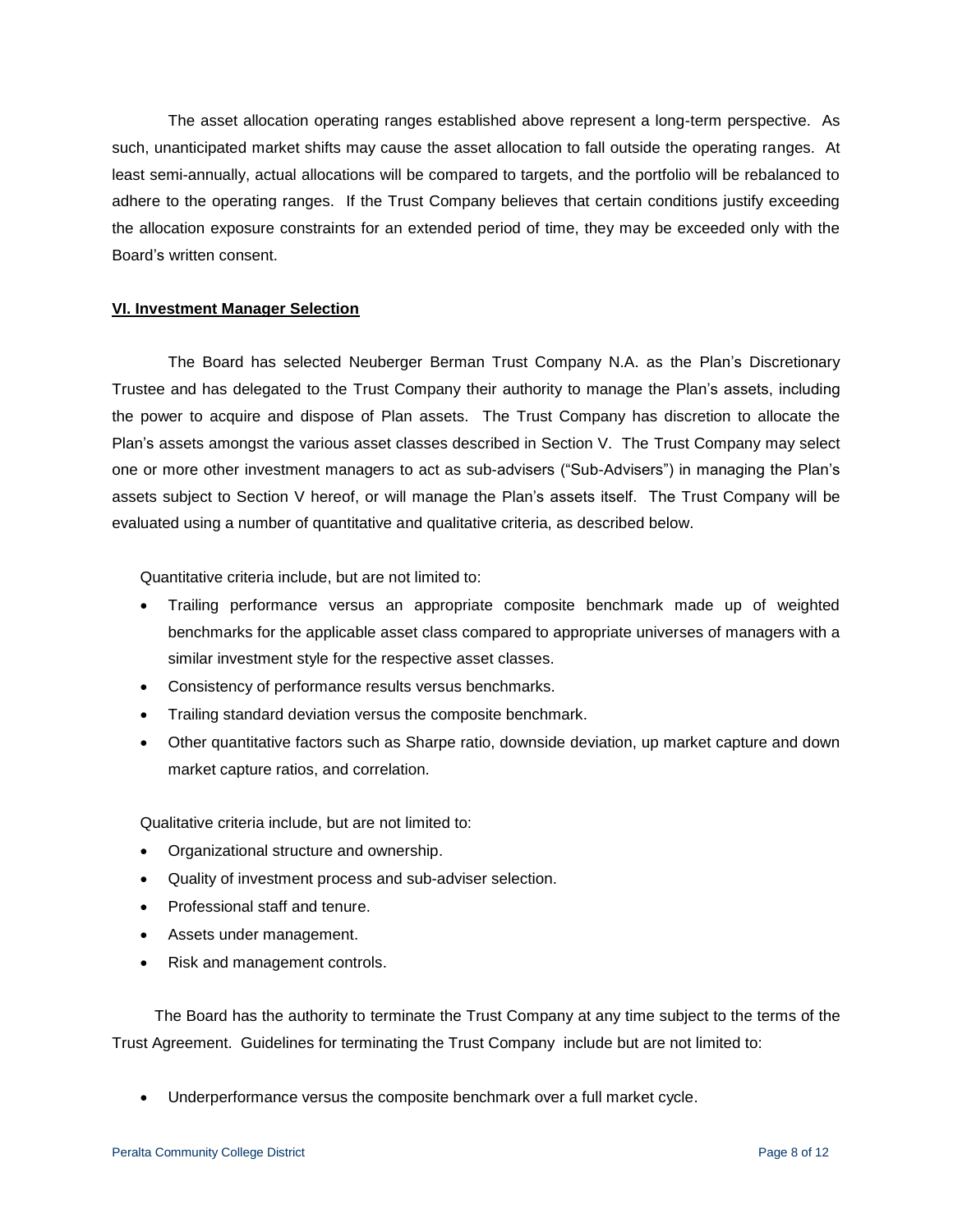- Change in organizational structure or investment process.
- Change in firm ownership.
- Change in key investment professionals and decision-makers.
- Lack of control of asset growth of firm or product.
- Lack of proper risk and portfolio controls.

#### **VII. Sub-Advisers Selection**

The Trust Company may select one or more other investment managers to act as sub-advisers ("Sub-Advisers") in managing the Plan assets subject to Section V hereof. The Sub-Advisers will be evaluated using a number of quantitative and qualitative criteria.

Quantitative criteria include, but are not limited to:

- Trailing and rolling performance versus an appropriate benchmark compared to a universe of managers with a similar style.
- Consistency of performance results versus benchmark.
- Trailing and rolling standard deviation versus the composite benchmark and a universe of managers with a similar investment style.
- Other quantitative factors such as Sharpe ratio, downside deviation, up market capture and down market capture ratios, and correlation.

Qualitative criteria include, but are not limited to:

- Organizational structure and ownership.
- Quality of investment process and buy/sell decisions.
- Professional staff and tenure.
- Trading and back office operations.
- Assets under management.
- Risk and management controls.
- Quality of research.
- Portfolio management.

The Trust Company has the authority to terminate Sub-Advisers at any time subject to the terms of their investment management agreements. Guidelines for terminating the Sub-Advisers include, but are not limited to:

- Underperformance versus the composite benchmark over a full market cycle.
- Change in organizational structure or investment process.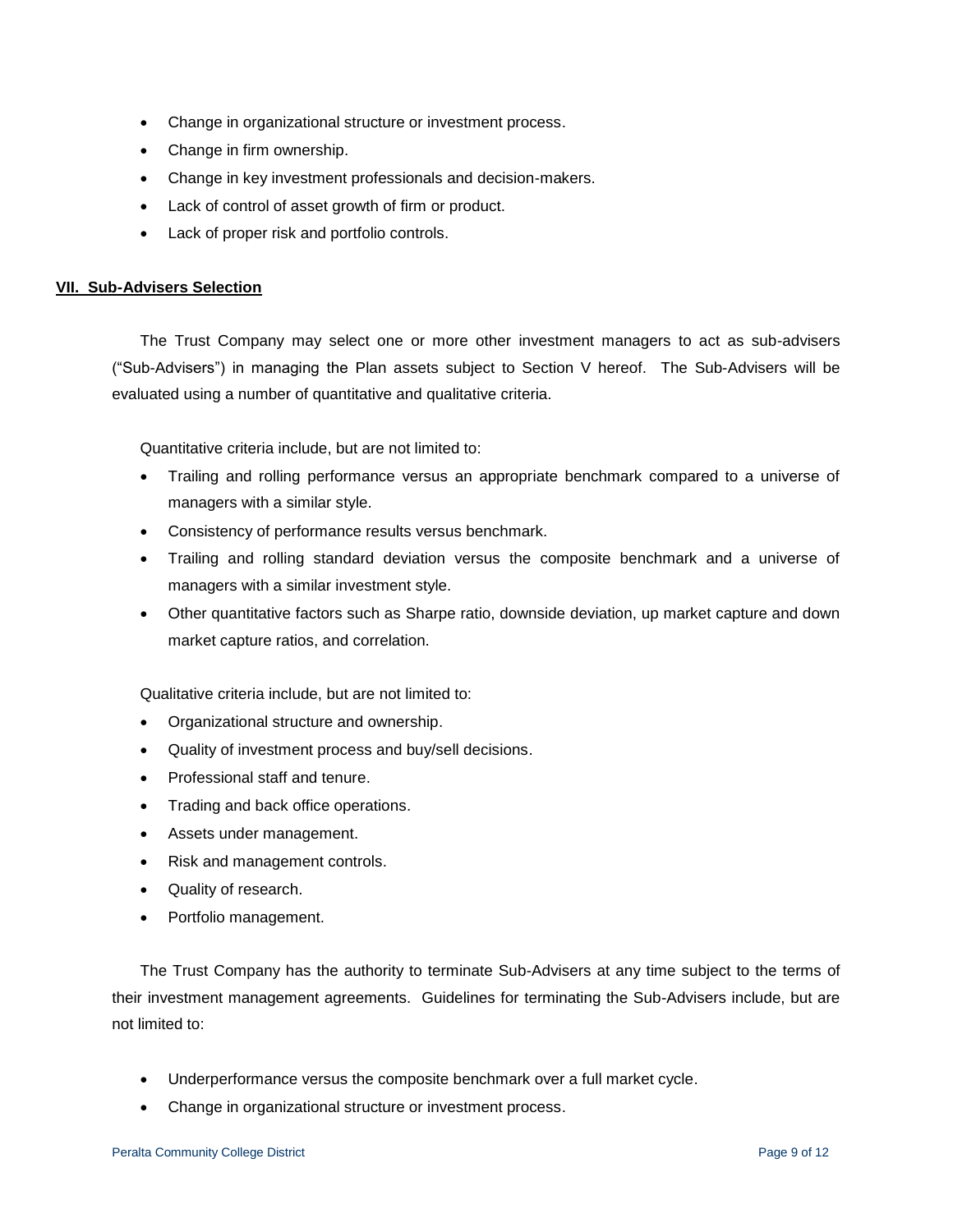- Change in firm ownership.
- Change in key investment professionals and decision-makers.
- Lack of control of asset growth of firm or product.
- Lack of adherence to investment process and style.
- Lack of proper risk and portfolio controls.

#### **VIII. Investment Manager Guidelines and Restrictions**

The Trust Company and Sub-Adviser will have full discretion to make all investment decisions for the assets placed under his or her jurisdiction, while observing and operating within all guidelines, constraints and philosophies as outlined in this IPS.

The Trust Company and Sub-Advisers shall generally not:

- Hold more than 25% of their portfolio in any one industry.
- Hold more than 5% of their portfolio, at cost, as determined at the time of purchase, or 10% of market value; in the securities of any one company (except for obligations issued or guaranteed by the United States Government).
- Loan money or securities to any individual or corporation from the assets of the Plan other than through the purchase of marketable fixed income securities.
- Purchase any municipal or other tax-exempt securities.
- Permit the mortgage, pledge, or hypothecation of any assets of the Plan.
- Purchase any private placement which may not be publicly sold without registration under the U.S. Securities Act of 1933.
- Make any investment which may be precluded by any special instruction issued in writing from time to time by the Board.
- Make investments that might generate unrelated business taxable income (UBTI)
- Hold options, futures and leverage for separate accounts.

Deviation from these guidelines and restrictions without prior notification of the Board may cause for termination of the Trust Company or Sub-Advisor.

#### **IX. Socially Responsive Statement**

The primary responsibility of the Board is to act in the best long-term interests of the beneficiaries. We believe that environmental, social, and corporate governance (ESG) issues can at times positively or negatively impact the performance of investment portfolios and that it may be possible and desirable to apply these principles to better align our goals as investors with the broader objectives of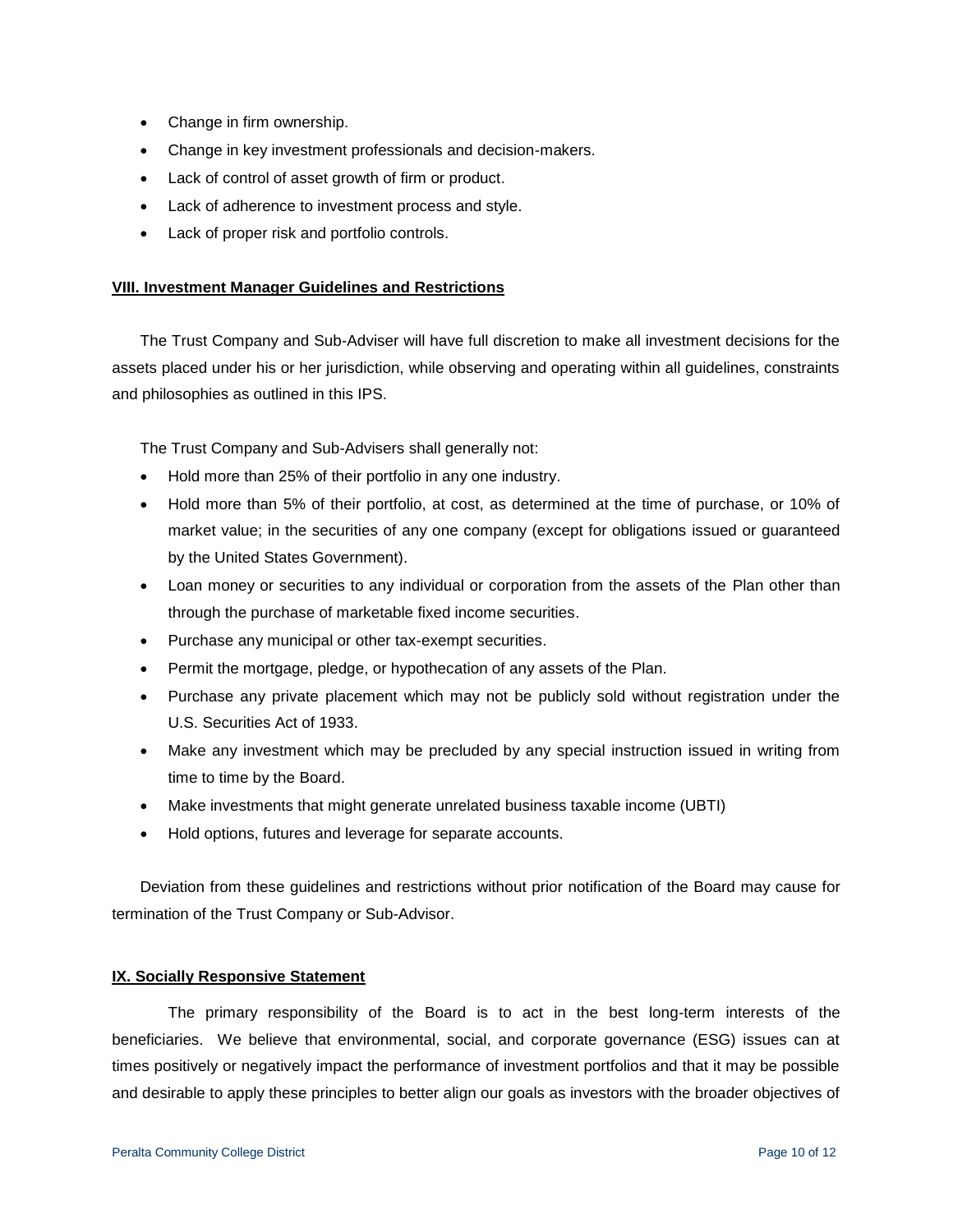society. Therefore we commit to these principles in our decision-making process and to implementation where consistent with our fiduciary responsibilities.

Officers and employees involved in the investment process shall refrain from personal business activity that could conflict with the proper execution and management of the investment program, or that could impair their ability to make impartial decisions. Employees and investment officials shall disclose to the Board any material interests in financial institutions with which they conduct business. They shall further disclose any personal financial/investment positions that could be related to the performance of the investment portfolio.

## **X. Portfolio Benchmarks**

**Absolute Return:** Actuarial rate of return as determined by the Plan actuary measured over a full market cycle

#### **Relative Returns:**

#### **Standard Benchmark:**

 40.0% Barclays Capital Aggregate Index, 57% MSCI All-Country World Index, and 3% HFRI FoF Composite Index

#### **Policy Index:**

 35.0% Barclays Capital Aggregate Index, 5.0% Barclays Capital US Corporate High Yield Bond Index, 23.0% Russell 1000 Index, 8.0% Russell 2500 Index, 15.0% MSCI EAFE Index, 7.0% MSCI Emerging Markets Index, and 3% DJ-UBS Commodity Index

#### **Style-Weighted Index:**

 Weightings for this index will approximate the respective manager weightings and are rebalanced periodically

#### **XI. Spending Policy**

Benefit disbursements from Plan assets will be determined by the terms of the Plan documents. The Plan will not have a formal spending policy or fixed spending policy schedule. As liabilities come due, the assets of the Plan may be held in cash in order to meet the payment, up to one year in advance. The cash account should serve as the vehicle for making payments. The cash account will be replenished with fixed income assets to mitigate the effects of market timing. The fixed income assets will then be replenished from the other various accounts in accordance with the target asset allocation and operating ranges.